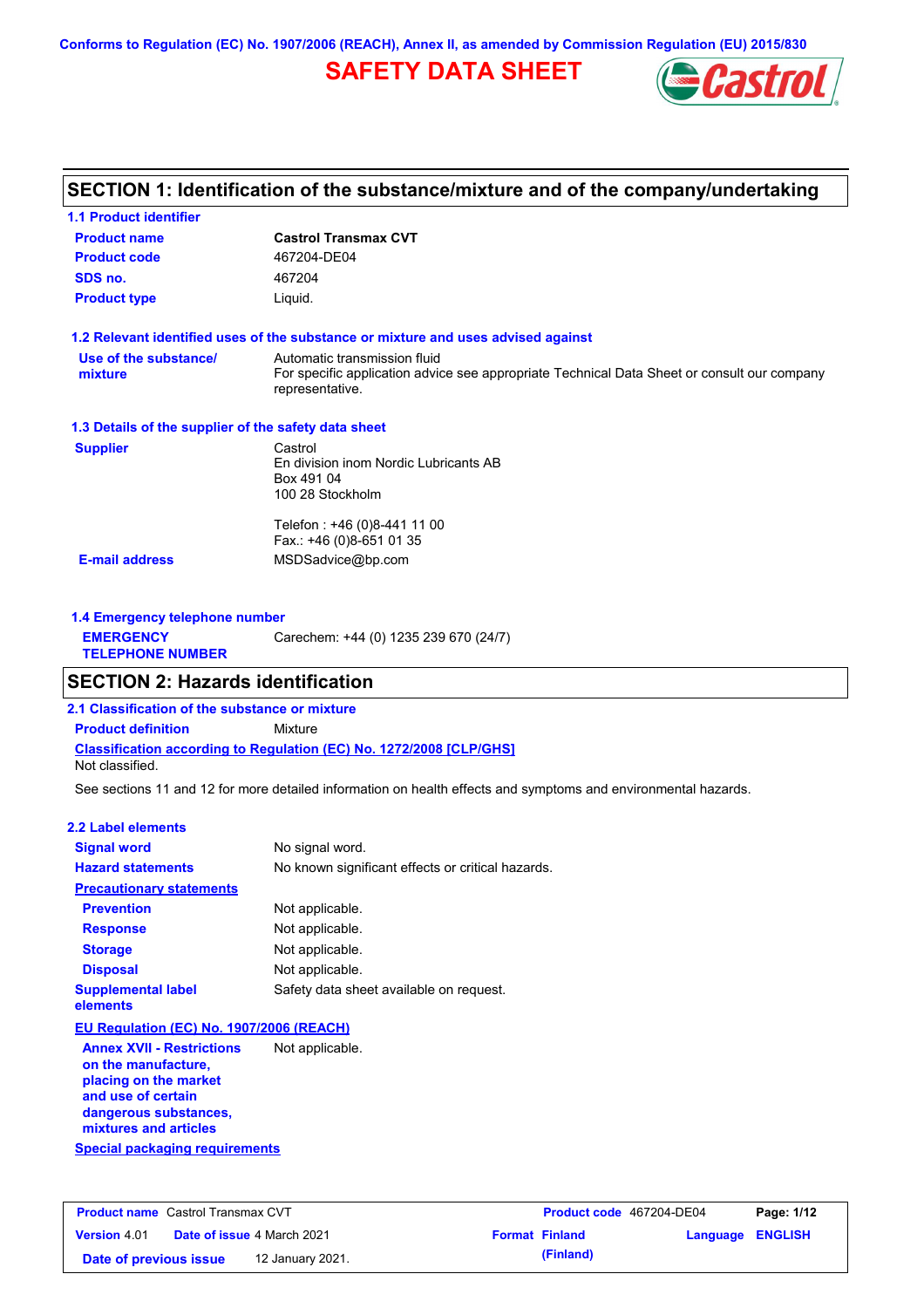# **SECTION 2: Hazards identification**

| <b>Containers to be fitted</b><br>with child-resistant<br>fastenings                                                     | Not applicable.                                                                                               |
|--------------------------------------------------------------------------------------------------------------------------|---------------------------------------------------------------------------------------------------------------|
| <b>Tactile warning of danger</b>                                                                                         | Not applicable.                                                                                               |
| 2.3 Other hazards                                                                                                        |                                                                                                               |
| <b>Results of PBT and vPvB</b><br>assessment                                                                             | Product does not meet the criteria for PBT or vPvB according to Regulation (EC) No. 1907/2006,<br>Annex XIII. |
| <b>Product meets the criteria</b><br>for PBT or vPvB according<br>to Regulation (EC) No.<br><b>1907/2006, Annex XIII</b> | This mixture does not contain any substances that are assessed to be a PBT or a vPvB.                         |
| Other hazards which do<br>not result in classification                                                                   | Defatting to the skin.                                                                                        |

# **SECTION 3: Composition/information on ingredients**

Mixture

### **3.2 Mixtures**

**Product definition**

Highly refined base oil (IP 346 DMSO extract < 3%). Proprietary performance additives.

| <b>Product/ingredient</b><br>name                                                                                                                                                                                                                                       | <b>Identifiers</b>                                                                               | $\frac{9}{6}$ | <b>Regulation (EC) No.</b><br>1272/2008 [CLP] | Type              |
|-------------------------------------------------------------------------------------------------------------------------------------------------------------------------------------------------------------------------------------------------------------------------|--------------------------------------------------------------------------------------------------|---------------|-----------------------------------------------|-------------------|
| Distillates (petroleum), hydrotreated<br>light paraffinic                                                                                                                                                                                                               | REACH #: 01-2119487077-29<br>$EC: 265-158-7$<br>CAS: 64742-55-8<br>Index: 649-468-00-3           | ≥25 - ≤50     | Asp. Tox. 1, H304                             | [1] [2]           |
| Distillates (petroleum), hydrotreated<br>heavy paraffinic                                                                                                                                                                                                               | REACH #: 01-2119484627-25 ≥25 - ≤50<br>$EC: 265-157-1$<br>CAS: 64742-54-7<br>Index: 649-467-00-8 |               | Not classified.                               | $\lceil 2 \rceil$ |
| 2-Propenoic acid, 2-methyl-, butyl<br>ester, polymer with N-[3-<br>(dimethylamino)propyl]-2-methyl-<br>2-propenamide, dodecyl 2-methyl-<br>2-propenoate, eicosyl 2-methyl-<br>2-propenoate, hexadecyl 2-methyl-<br>2-propenoate and octadecyl 2-methyl-<br>2-propenoate | CAS: 176487-46-0                                                                                 | < 10          | Eye Irrit. 2, H319                            | $[1]$             |
| Lubricating oils (petroleum), C15-30,<br>hydrotreated neutral oil-based                                                                                                                                                                                                 | REACH #: 01-2119474878-16<br>EC: 276-737-9<br>CAS: 72623-86-0<br>Index: 649-482-00-X             | ב≥            | Asp. Tox. 1, H304                             | [1] [2]           |
| Distillates (petroleum), hydrotreated<br>light paraffinic                                                                                                                                                                                                               | REACH #: 01-2119487077-29 ≤3<br>EC: 265-158-7<br>CAS: 64742-55-8<br>Index: 649-468-00-3          |               | Not classified.                               | [2]               |

**See Section 16 for the full text of the H statements declared above.**

### **Type**

[1] Substance classified with a health or environmental hazard

[2] Substance with a workplace exposure limit

[3] Substance meets the criteria for PBT according to Regulation (EC) No. 1907/2006, Annex XIII

[4] Substance meets the criteria for vPvB according to Regulation (EC) No. 1907/2006, Annex XIII

[5] Substance of equivalent concern

[6] Additional disclosure due to company policy

Occupational exposure limits, if available, are listed in Section 8.

| <b>Product name</b> Castrol Transmax CVT |  |                                   |  | <b>Product code</b> 467204-DE04 | Page: 2/12              |  |
|------------------------------------------|--|-----------------------------------|--|---------------------------------|-------------------------|--|
| <b>Version 4.01</b>                      |  | <b>Date of issue 4 March 2021</b> |  | <b>Format Finland</b>           | <b>Language ENGLISH</b> |  |
| Date of previous issue                   |  | 12 January 2021.                  |  | (Finland)                       |                         |  |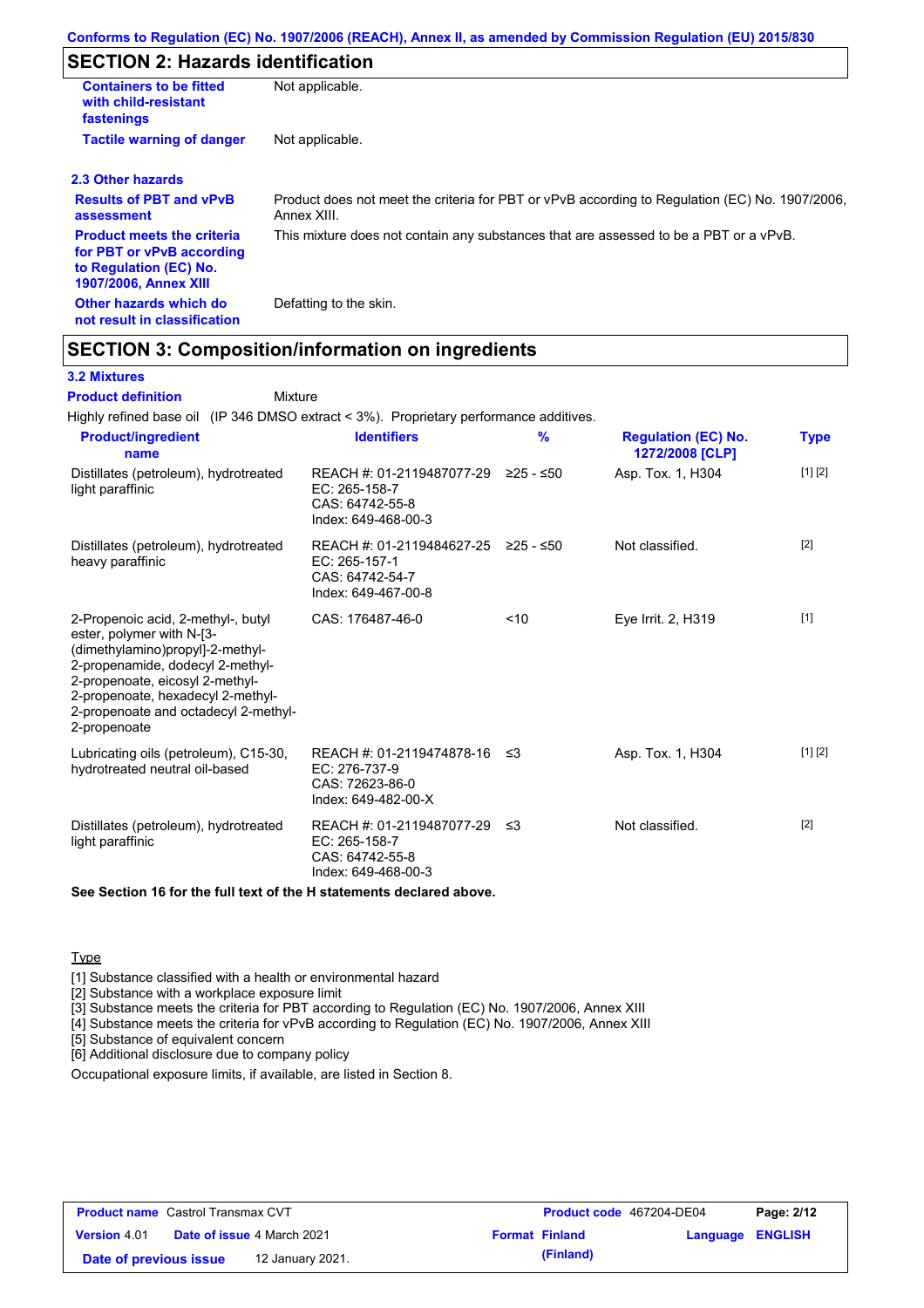### **SECTION 4: First aid measures**

#### Do not induce vomiting unless directed to do so by medical personnel. Get medical attention if symptoms occur. In case of contact, immediately flush eyes with plenty of water for at least 15 minutes. Eyelids should be held away from the eyeball to ensure thorough rinsing. Check for and remove any contact lenses. Get medical attention. **4.1 Description of first aid measures** If inhaled, remove to fresh air. In case of inhalation of decomposition products in a fire, symptoms may be delayed. The exposed person may need to be kept under medical surveillance for 48 hours. Get medical attention if symptoms occur. **Ingestion Inhalation Eye contact Protection of first-aiders** No action shall be taken involving any personal risk or without suitable training. It may be dangerous to the person providing aid to give mouth-to-mouth resuscitation. **Skin contact** Wash skin thoroughly with soap and water or use recognised skin cleanser. Remove contaminated clothing and shoes. Wash clothing before reuse. Clean shoes thoroughly before reuse. Get medical attention if irritation develops.

### **4.2 Most important symptoms and effects, both acute and delayed**

|                                       | See Section 11 for more detailed information on health effects and symptoms.                                        |
|---------------------------------------|---------------------------------------------------------------------------------------------------------------------|
| <b>Potential acute health effects</b> |                                                                                                                     |
| <b>Inhalation</b>                     | Exposure to decomposition products may cause a health hazard. Serious effects may be<br>delayed following exposure. |
| <b>Ingestion</b>                      | No known significant effects or critical hazards.                                                                   |
| <b>Skin contact</b>                   | Defatting to the skin. May cause skin dryness and irritation.                                                       |
| Eye contact                           | No known significant effects or critical hazards.                                                                   |
|                                       | Delayed and immediate effects as well as chronic effects from short and long-term exposure                          |
| <b>Inhalation</b>                     | Overexposure to the inhalation of airborne droplets or aerosols may cause irritation of the<br>respiratory tract.   |
| <b>Ingestion</b>                      | Ingestion of large quantities may cause nausea and diarrhoea.                                                       |
| <b>Skin contact</b>                   | Prolonged or repeated contact can defat the skin and lead to irritation and/or dermatitis.                          |
| <b>Eye contact</b>                    | Potential risk of transient stinging or redness if accidental eye contact occurs.                                   |

### **4.3 Indication of any immediate medical attention and special treatment needed**

| Notes to physician | Treatment should in general be symptomatic and directed to relieving any effects.   |
|--------------------|-------------------------------------------------------------------------------------|
|                    | In case of inhalation of decomposition products in a fire, symptoms may be delayed. |
|                    | The exposed person may need to be kept under medical surveillance for 48 hours.     |
|                    |                                                                                     |

# **SECTION 5: Firefighting measures**

| 5.1 Extinguishing media                                   |                                                                                                                                                                                                                                                                                                                                                                   |
|-----------------------------------------------------------|-------------------------------------------------------------------------------------------------------------------------------------------------------------------------------------------------------------------------------------------------------------------------------------------------------------------------------------------------------------------|
| <b>Suitable extinguishing</b><br>media                    | In case of fire, use foam, dry chemical or carbon dioxide extinguisher or spray.                                                                                                                                                                                                                                                                                  |
| <b>Unsuitable extinguishing</b><br>media                  | Do not use water jet. The use of a water jet may cause the fire to spread by splashing the<br>burning product.                                                                                                                                                                                                                                                    |
| 5.2 Special hazards arising from the substance or mixture |                                                                                                                                                                                                                                                                                                                                                                   |
| <b>Hazards from the</b><br>substance or mixture           | In a fire or if heated, a pressure increase will occur and the container may burst.                                                                                                                                                                                                                                                                               |
| <b>Hazardous combustion</b><br>products                   | Combustion products may include the following:<br>carbon oxides (CO, CO2) (carbon monoxide, carbon dioxide)<br>nitrogen oxides (NO, $NQ_2$ etc.)                                                                                                                                                                                                                  |
| 5.3 Advice for firefighters                               |                                                                                                                                                                                                                                                                                                                                                                   |
| <b>Special precautions for</b><br>fire-fighters           | No action shall be taken involving any personal risk or without suitable training. Promptly<br>isolate the scene by removing all persons from the vicinity of the incident if there is a fire.                                                                                                                                                                    |
| <b>Special protective</b><br>equipment for fire-fighters  | Fire-fighters should wear appropriate protective equipment and self-contained breathing<br>apparatus (SCBA) with a full face-piece operated in positive pressure mode. Clothing for fire-<br>fighters (including helmets, protective boots and gloves) conforming to European standard EN<br>469 will provide a basic level of protection for chemical incidents. |
|                                                           |                                                                                                                                                                                                                                                                                                                                                                   |

| <b>Product name</b> Castrol Transmax CVT |  |                                   | <b>Product code</b> 467204-DE04 |                       | Page: 3/12       |  |
|------------------------------------------|--|-----------------------------------|---------------------------------|-----------------------|------------------|--|
| <b>Version</b> 4.01                      |  | <b>Date of issue 4 March 2021</b> |                                 | <b>Format Finland</b> | Language ENGLISH |  |
| Date of previous issue                   |  | 12 January 2021.                  |                                 | (Finland)             |                  |  |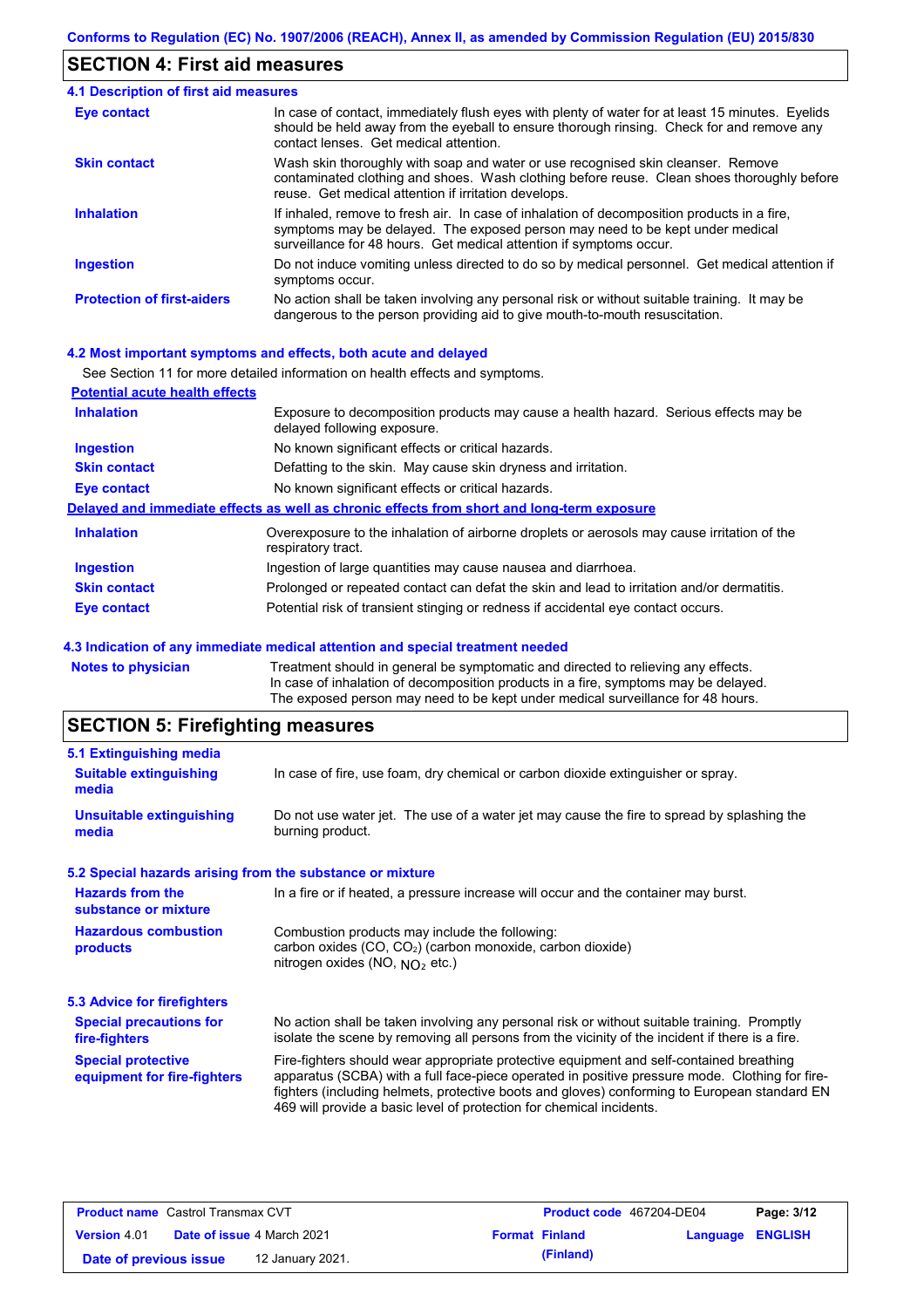# **SECTION 6: Accidental release measures**

|                                                          | 6.1 Personal precautions, protective equipment and emergency procedures                                                                                                                                                                                                                                                                                                                        |
|----------------------------------------------------------|------------------------------------------------------------------------------------------------------------------------------------------------------------------------------------------------------------------------------------------------------------------------------------------------------------------------------------------------------------------------------------------------|
| For non-emergency<br>personnel                           | No action shall be taken involving any personal risk or without suitable training. Evacuate<br>surrounding areas. Keep unnecessary and unprotected personnel from entering. Do not touch<br>or walk through spilt material. Floors may be slippery; use care to avoid falling. Put on<br>appropriate personal protective equipment.                                                            |
| For emergency responders                                 | Entry into a confined space or poorly ventilated area contaminated with vapour, mist or fume is<br>extremely hazardous without the correct respiratory protective equipment and a safe system of<br>work. Wear self-contained breathing apparatus. Wear a suitable chemical protective suit.<br>Chemical resistant boots. See also the information in "For non-emergency personnel".           |
| <b>6.2 Environmental</b><br>precautions                  | Avoid dispersal of spilt material and runoff and contact with soil, waterways, drains and sewers.<br>Inform the relevant authorities if the product has caused environmental pollution (sewers,<br>waterways, soil or air).                                                                                                                                                                    |
| 6.3 Methods and material for containment and cleaning up |                                                                                                                                                                                                                                                                                                                                                                                                |
| <b>Small spill</b>                                       | Stop leak if without risk. Move containers from spill area. Absorb with an inert material and<br>place in an appropriate waste disposal container. Dispose of via a licensed waste disposal<br>contractor.                                                                                                                                                                                     |
| <b>Large spill</b>                                       | Stop leak if without risk. Move containers from spill area. Prevent entry into sewers, water<br>courses, basements or confined areas. Contain and collect spillage with non-combustible,<br>absorbent material e.g. sand, earth, vermiculite or diatomaceous earth and place in container<br>for disposal according to local regulations. Dispose of via a licensed waste disposal contractor. |
| 6.4 Reference to other<br><b>sections</b>                | See Section 1 for emergency contact information.<br>See Section 5 for firefighting measures.<br>See Section 8 for information on appropriate personal protective equipment.<br>See Section 12 for environmental precautions.<br>See Section 13 for additional waste treatment information.                                                                                                     |

# **SECTION 7: Handling and storage**

## **7.1 Precautions for safe handling**

| <b>Protective measures</b>                                                           | Put on appropriate personal protective equipment.                                                                                                                                                                                                                                                                                                                                                                                                                                        |  |  |  |  |  |
|--------------------------------------------------------------------------------------|------------------------------------------------------------------------------------------------------------------------------------------------------------------------------------------------------------------------------------------------------------------------------------------------------------------------------------------------------------------------------------------------------------------------------------------------------------------------------------------|--|--|--|--|--|
| <b>Advice on general</b><br>occupational hygiene                                     | Eating, drinking and smoking should be prohibited in areas where this material is handled.<br>stored and processed. Wash thoroughly after handling. Remove contaminated clothing and<br>protective equipment before entering eating areas. See also Section 8 for additional<br>information on hygiene measures.                                                                                                                                                                         |  |  |  |  |  |
| <b>7.2 Conditions for safe</b><br>storage, including any<br><i>incompatibilities</i> | Store in accordance with local requiations. Store in a dry, cool and well-ventilated area, away<br>from incompatible materials (see Section 10). Keep away from heat and direct sunlight. Keep<br>container tightly closed and sealed until ready for use. Containers that have been opened must<br>be carefully resealed and kept upright to prevent leakage. Store and use only in equipment/<br>containers designed for use with this product. Do not store in unlabelled containers. |  |  |  |  |  |
| <b>Not suitable</b>                                                                  | Prolonged exposure to elevated temperature.                                                                                                                                                                                                                                                                                                                                                                                                                                              |  |  |  |  |  |
| 7.3 Specific end use(s)                                                              |                                                                                                                                                                                                                                                                                                                                                                                                                                                                                          |  |  |  |  |  |
| <b>Recommendations</b>                                                               | See section 1.2 and Exposure scenarios in annex, if applicable.                                                                                                                                                                                                                                                                                                                                                                                                                          |  |  |  |  |  |

# **SECTION 8: Exposure controls/personal protection**

**Date of previous issue (Finland)** 12 January 2021.

## **8.1 Control parameters**

| <b>Occupational exposure limits</b>                    |                                                                                                                                                 |
|--------------------------------------------------------|-------------------------------------------------------------------------------------------------------------------------------------------------|
| <b>Product/ingredient name</b>                         | <b>Exposure limit values</b>                                                                                                                    |
| Distillates (petroleum), hydrotreated light paraffinic | Institute of Occupational Health, Ministry of Social Affairs (Finland).<br>TWA: 5 mg/m <sup>3</sup> 8 hours. Issued/Revised: 12/2011 Form: Mist |
| Distillates (petroleum), hydrotreated heavy paraffinic | Institute of Occupational Health, Ministry of Social Affairs (Finland).<br>TWA: 5 mg/m <sup>3</sup> 8 hours. Issued/Revised: 12/2011 Form: Mist |
| Lubricating oils (petroleum), C15-30, hydrotreated     | Institute of Occupational Health, Ministry of Social Affairs (Finland).                                                                         |
| neutral oil-based                                      | TWA: 5 mg/m <sup>3</sup> 8 hours. Issued/Revised: 12/2011 Form: Mist                                                                            |
| Distillates (petroleum), hydrotreated light paraffinic | Institute of Occupational Health, Ministry of Social Affairs (Finland).<br>TWA: 5 mg/m <sup>3</sup> 8 hours. Issued/Revised: 12/2011 Form: Mist |
| <b>Product name</b> Castrol Transmax CVT               | Page: 4/12<br><b>Product code</b> 467204-DE04                                                                                                   |
| Date of issue 4 March 2021<br><b>Version 4.01</b>      | <b>Format Finland</b><br><b>ENGLISH</b><br>Language                                                                                             |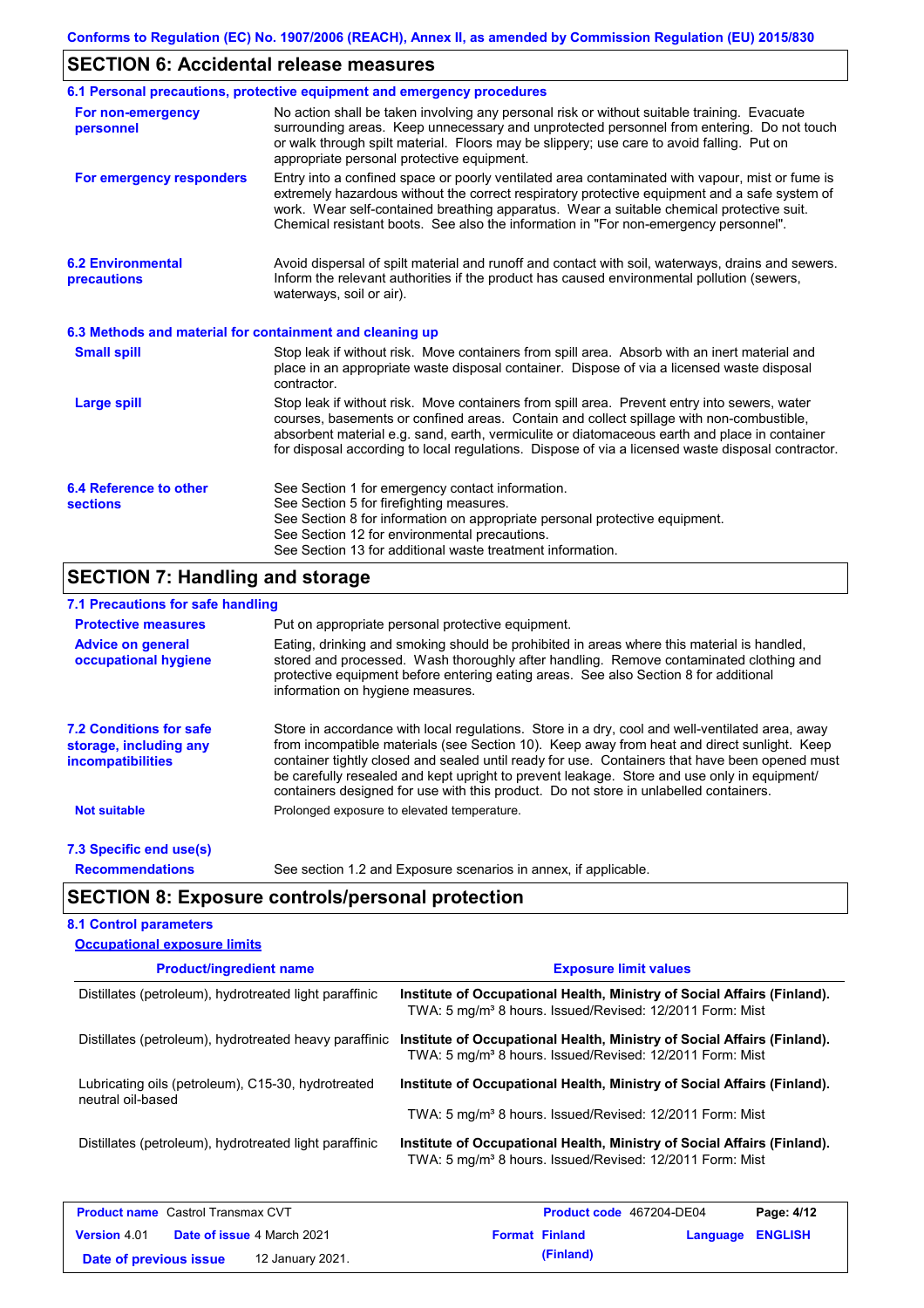# **SECTION 8: Exposure controls/personal protection**

Whilst specific OELs for certain components may be shown in this section, other components may be present in any mist, vapour or dust produced. Therefore, the specific OELs may not be applicable to the product as a whole and are provided for guidance only.

| <b>Recommended monitoring</b><br>procedures       | If this product contains ingredients with exposure limits, personal, workplace atmosphere or<br>biological monitoring may be required to determine the effectiveness of the ventilation or other<br>control measures and/or the necessity to use respiratory protective equipment. Reference<br>should be made to monitoring standards, such as the following: European Standard EN 689<br>(Workplace atmospheres - Guidance for the assessment of exposure by inhalation to chemical<br>agents for comparison with limit values and measurement strategy) European Standard EN<br>14042 (Workplace atmospheres - Guide for the application and use of procedures for the<br>assessment of exposure to chemical and biological agents) European Standard EN 482<br>(Workplace atmospheres - General requirements for the performance of procedures for the<br>measurement of chemical agents) Reference to national guidance documents for methods for<br>the determination of hazardous substances will also be required. |
|---------------------------------------------------|----------------------------------------------------------------------------------------------------------------------------------------------------------------------------------------------------------------------------------------------------------------------------------------------------------------------------------------------------------------------------------------------------------------------------------------------------------------------------------------------------------------------------------------------------------------------------------------------------------------------------------------------------------------------------------------------------------------------------------------------------------------------------------------------------------------------------------------------------------------------------------------------------------------------------------------------------------------------------------------------------------------------------|
| <b>Derived No Effect Level</b>                    |                                                                                                                                                                                                                                                                                                                                                                                                                                                                                                                                                                                                                                                                                                                                                                                                                                                                                                                                                                                                                            |
| No DNELs/DMELs available.                         |                                                                                                                                                                                                                                                                                                                                                                                                                                                                                                                                                                                                                                                                                                                                                                                                                                                                                                                                                                                                                            |
| <b>Predicted No Effect Concentration</b>          |                                                                                                                                                                                                                                                                                                                                                                                                                                                                                                                                                                                                                                                                                                                                                                                                                                                                                                                                                                                                                            |
| No PNECs available                                |                                                                                                                                                                                                                                                                                                                                                                                                                                                                                                                                                                                                                                                                                                                                                                                                                                                                                                                                                                                                                            |
| <b>8.2 Exposure controls</b>                      |                                                                                                                                                                                                                                                                                                                                                                                                                                                                                                                                                                                                                                                                                                                                                                                                                                                                                                                                                                                                                            |
| <b>Appropriate engineering</b><br><b>controls</b> | Provide exhaust ventilation or other engineering controls to keep the relevant airborne<br>concentrations below their respective occupational exposure limits.<br>All activities involving chemicals should be assessed for their risks to health, to ensure<br>exposures are adequately controlled. Personal protective equipment should only be considered<br>after other forms of control measures (e.g. engineering controls) have been suitably evaluated.<br>Personal protective equipment should conform to appropriate standards, be suitable for use, be<br>kept in good condition and properly maintained.<br>Your supplier of personal protective equipment should be consulted for advice on selection and<br>appropriate standards. For further information contact your national organisation for standards.<br>The final choice of protective equipment will depend upon a risk assessment. It is important to<br>ensure that all items of personal protective equipment are compatible.                    |
| <b>Individual protection measures</b>             |                                                                                                                                                                                                                                                                                                                                                                                                                                                                                                                                                                                                                                                                                                                                                                                                                                                                                                                                                                                                                            |
| <b>Hygiene measures</b>                           | Wash hands, forearms and face thoroughly after handling chemical products, before eating,<br>smoking and using the lavatory and at the end of the working period. Ensure that eyewash<br>stations and safety showers are close to the workstation location.                                                                                                                                                                                                                                                                                                                                                                                                                                                                                                                                                                                                                                                                                                                                                                |
| <b>Respiratory protection</b>                     | In case of insufficient ventilation, wear suitable respiratory equipment.<br>The correct choice of respiratory protection depends upon the chemicals being handled, the<br>conditions of work and use, and the condition of the respiratory equipment. Safety procedures<br>should be developed for each intended application. Respiratory protection equipment should<br>therefore be chosen in consultation with the supplier/manufacturer and with a full assessment<br>of the working conditions.                                                                                                                                                                                                                                                                                                                                                                                                                                                                                                                      |
| <b>Eye/face protection</b>                        | Safety glasses with side shields.                                                                                                                                                                                                                                                                                                                                                                                                                                                                                                                                                                                                                                                                                                                                                                                                                                                                                                                                                                                          |
| <b>Skin protection</b>                            |                                                                                                                                                                                                                                                                                                                                                                                                                                                                                                                                                                                                                                                                                                                                                                                                                                                                                                                                                                                                                            |
| <b>Hand protection</b>                            | <b>General Information:</b>                                                                                                                                                                                                                                                                                                                                                                                                                                                                                                                                                                                                                                                                                                                                                                                                                                                                                                                                                                                                |
|                                                   | Because specific work environments and material handling practices vary, safety procedures<br>should be developed for each intended application. The correct choice of protective gloves<br>depends upon the chemicals being handled, and the conditions of work and use. Most gloves<br>provide protection for only a limited time before they must be discarded and replaced (even the<br>best chemically resistant gloves will break down after repeated chemical exposures).                                                                                                                                                                                                                                                                                                                                                                                                                                                                                                                                           |
|                                                   | Gloves should be chosen in consultation with the supplier / manufacturer and taking account of<br>a full assessment of the working conditions.                                                                                                                                                                                                                                                                                                                                                                                                                                                                                                                                                                                                                                                                                                                                                                                                                                                                             |
|                                                   | Recommended: Nitrile gloves.<br><b>Breakthrough time:</b>                                                                                                                                                                                                                                                                                                                                                                                                                                                                                                                                                                                                                                                                                                                                                                                                                                                                                                                                                                  |
|                                                   | Breakthrough time data are generated by glove manufacturers under laboratory test conditions<br>and represent how long a glove can be expected to provide effective permeation resistance. It<br>is important when following breakthrough time recommendations that actual workplace<br>conditions are taken into account. Always consult with your glove supplier for up-to-date<br>technical information on breakthrough times for the recommended glove type.<br>Our recommendations on the selection of gloves are as follows:                                                                                                                                                                                                                                                                                                                                                                                                                                                                                         |
|                                                   | Continuous contact:                                                                                                                                                                                                                                                                                                                                                                                                                                                                                                                                                                                                                                                                                                                                                                                                                                                                                                                                                                                                        |
|                                                   | Gloves with a minimum breakthrough time of 240 minutes, or >480 minutes if suitable gloves                                                                                                                                                                                                                                                                                                                                                                                                                                                                                                                                                                                                                                                                                                                                                                                                                                                                                                                                 |
| <b>Product name</b> Castrol Transmay CVT          | Panc: 5/12<br><b>Product code</b> 467204-DE04                                                                                                                                                                                                                                                                                                                                                                                                                                                                                                                                                                                                                                                                                                                                                                                                                                                                                                                                                                              |

| <b>Product name</b> Castrol Transmax CVT |  |                                   | <b>Product code</b> 467204-DE04 | Page: 5/12       |  |
|------------------------------------------|--|-----------------------------------|---------------------------------|------------------|--|
| <b>Version 4.01</b>                      |  | <b>Date of issue 4 March 2021</b> | <b>Format Finland</b>           | Language ENGLISH |  |
| Date of previous issue                   |  | 12 January 2021.                  | (Finland)                       |                  |  |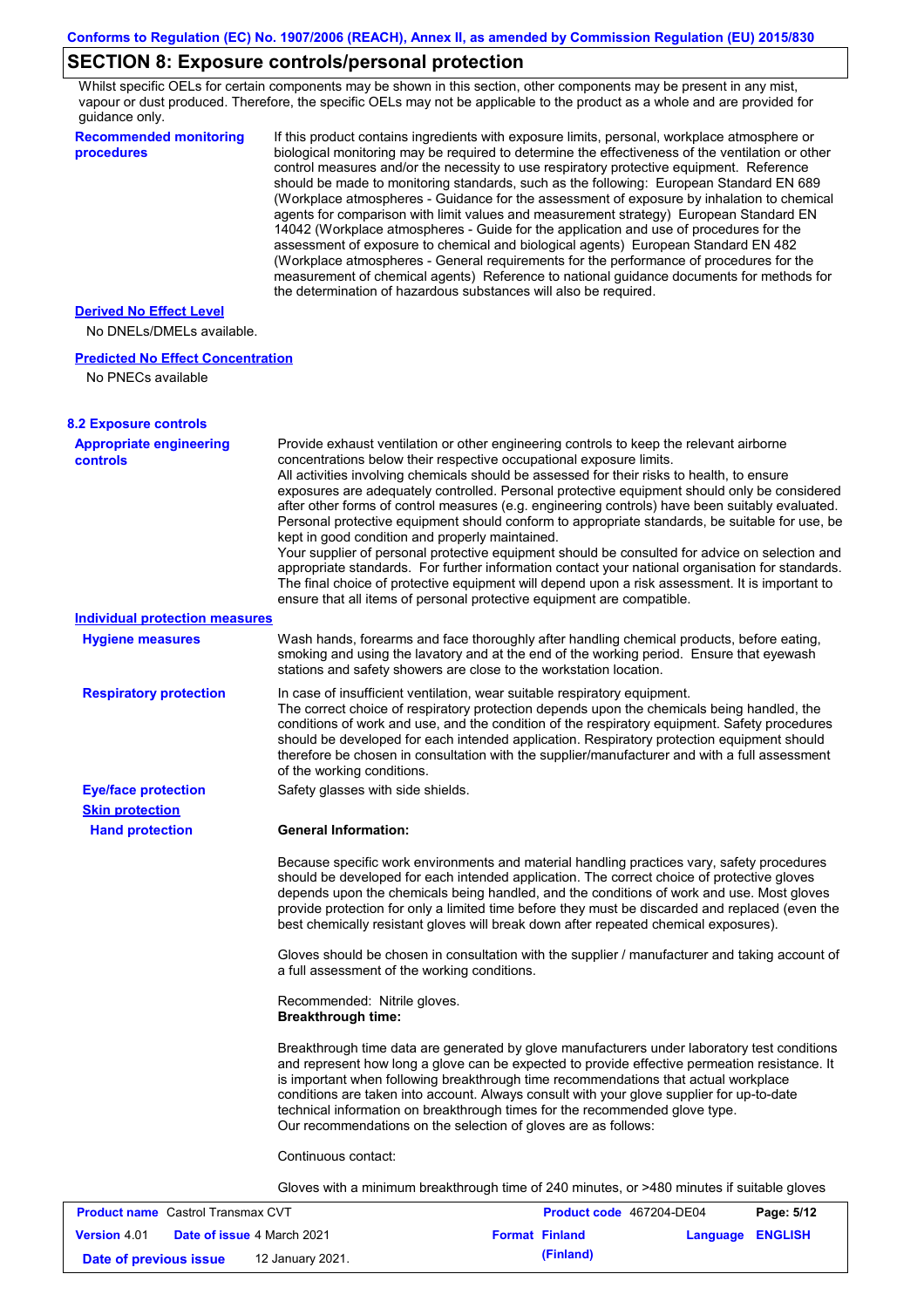# **SECTION 8: Exposure controls/personal protection**

|                                           | can be obtained.<br>If suitable gloves are not available to offer that level of protection, gloves with shorter<br>breakthrough times may be acceptable as long as appropriate glove maintenance and<br>replacement regimes are determined and adhered to.                                                                                                                                                                                                                                                                                                                                                                                                                            |
|-------------------------------------------|---------------------------------------------------------------------------------------------------------------------------------------------------------------------------------------------------------------------------------------------------------------------------------------------------------------------------------------------------------------------------------------------------------------------------------------------------------------------------------------------------------------------------------------------------------------------------------------------------------------------------------------------------------------------------------------|
|                                           | Short-term / splash protection:                                                                                                                                                                                                                                                                                                                                                                                                                                                                                                                                                                                                                                                       |
|                                           | Recommended breakthrough times as above.<br>It is recognised that for short-term, transient exposures, gloves with shorter breakthrough times<br>may commonly be used. Therefore, appropriate maintenance and replacement regimes must<br>be determined and rigorously followed.                                                                                                                                                                                                                                                                                                                                                                                                      |
|                                           | <b>Glove Thickness:</b>                                                                                                                                                                                                                                                                                                                                                                                                                                                                                                                                                                                                                                                               |
|                                           | For general applications, we recommend gloves with a thickness typically greater than 0.35 mm.                                                                                                                                                                                                                                                                                                                                                                                                                                                                                                                                                                                        |
|                                           | It should be emphasised that glove thickness is not necessarily a good predictor of glove<br>resistance to a specific chemical, as the permeation efficiency of the glove will be dependent<br>on the exact composition of the glove material. Therefore, glove selection should also be based<br>on consideration of the task requirements and knowledge of breakthrough times.<br>Glove thickness may also vary depending on the glove manufacturer, the glove type and the<br>glove model. Therefore, the manufacturers' technical data should always be taken into account<br>to ensure selection of the most appropriate glove for the task.                                     |
|                                           | Note: Depending on the activity being conducted, gloves of varying thickness may be required<br>for specific tasks. For example:                                                                                                                                                                                                                                                                                                                                                                                                                                                                                                                                                      |
|                                           | • Thinner gloves (down to 0.1 mm or less) may be required where a high degree of manual<br>dexterity is needed. However, these gloves are only likely to give short duration protection and<br>would normally be just for single use applications, then disposed of.                                                                                                                                                                                                                                                                                                                                                                                                                  |
|                                           | • Thicker gloves (up to 3 mm or more) may be required where there is a mechanical (as well<br>as a chemical) risk i.e. where there is abrasion or puncture potential.                                                                                                                                                                                                                                                                                                                                                                                                                                                                                                                 |
| <b>Skin and body</b>                      | Use of protective clothing is good industrial practice.<br>Personal protective equipment for the body should be selected based on the task being<br>performed and the risks involved and should be approved by a specialist before handling this<br>product.<br>Cotton or polyester/cotton overalls will only provide protection against light superficial<br>contamination that will not soak through to the skin. Overalls should be laundered on a regular<br>basis. When the risk of skin exposure is high (e.g. when cleaning up spillages or if there is a<br>risk of splashing) then chemical resistant aprons and/or impervious chemical suits and boots<br>will be required. |
| <b>Refer to standards:</b>                | Respiratory protection: EN 529<br>Gloves: EN 420, EN 374<br>Eye protection: EN 166<br>Filtering half-mask: EN 149<br>Filtering half-mask with valve: EN 405<br>Half-mask: EN 140 plus filter<br>Full-face mask: EN 136 plus filter<br>Particulate filters: EN 143<br>Gas/combined filters: EN 14387                                                                                                                                                                                                                                                                                                                                                                                   |
| <b>Environmental exposure</b><br>controls | Emissions from ventilation or work process equipment should be checked to ensure they<br>comply with the requirements of environmental protection legislation. In some cases, fume<br>scrubbers, filters or engineering modifications to the process equipment will be necessary to<br>reduce emissions to acceptable levels.                                                                                                                                                                                                                                                                                                                                                         |

# **SECTION 9: Physical and chemical properties**

| 9.1 Information on basic physical and chemical properties |                 |
|-----------------------------------------------------------|-----------------|
| <b>Appearance</b>                                         |                 |
| <b>Physical state</b>                                     | Liguid.         |
| <b>Colour</b>                                             | Red.            |
| <b>Odour</b>                                              | Not available.  |
| <b>Odour threshold</b>                                    | Not available.  |
| рH                                                        | Not applicable. |
| <b>Melting point/freezing point</b>                       | Not available.  |

| <b>Product name</b> Castrol Transmax CVT |  |                                   | <b>Product code</b> 467204-DE04 | Page: 6/12            |                         |  |
|------------------------------------------|--|-----------------------------------|---------------------------------|-----------------------|-------------------------|--|
| <b>Version 4.01</b>                      |  | <b>Date of issue 4 March 2021</b> |                                 | <b>Format Finland</b> | <b>Language ENGLISH</b> |  |
| Date of previous issue                   |  | 12 January 2021.                  |                                 | (Finland)             |                         |  |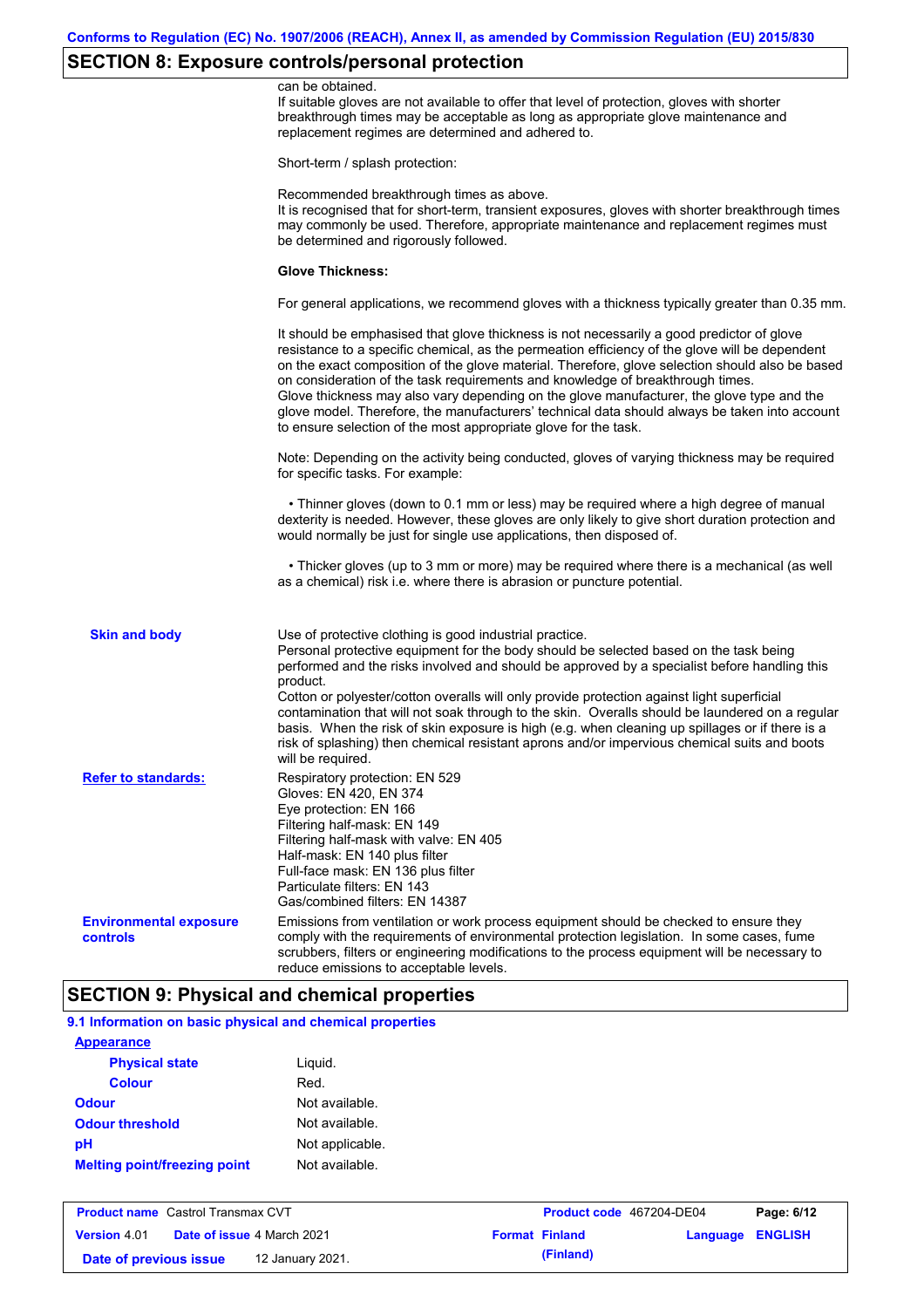# **SECTION 9: Physical and chemical properties**

| Initial boiling point and boiling                      | Not available.                                                                                                                           |
|--------------------------------------------------------|------------------------------------------------------------------------------------------------------------------------------------------|
| range                                                  |                                                                                                                                          |
| <b>Pour point</b>                                      | -45 $^{\circ}$ C                                                                                                                         |
| <b>Flash point</b>                                     | Open cup: >160°C (>320°F) [Cleveland.]                                                                                                   |
| <b>Evaporation rate</b>                                | Not available.                                                                                                                           |
| <b>Flammability (solid, gas)</b>                       | Not available.                                                                                                                           |
| <b>Upper/lower flammability or</b><br>explosive limits | Not available.                                                                                                                           |
| <b>Vapour pressure</b>                                 | Not available.                                                                                                                           |
| <b>Vapour density</b>                                  | Not available.                                                                                                                           |
| <b>Relative density</b>                                | Not available.                                                                                                                           |
| <b>Density</b>                                         | <1000 kg/m <sup>3</sup> (<1 g/cm <sup>3</sup> ) at 15°C                                                                                  |
| <b>Solubility(ies)</b>                                 | insoluble in water.                                                                                                                      |
| <b>Partition coefficient: n-octanol/</b><br>water      | Not available.                                                                                                                           |
| <b>Auto-ignition temperature</b>                       | Not available.                                                                                                                           |
| <b>Decomposition temperature</b>                       | Not available.                                                                                                                           |
| <b>Viscosity</b>                                       | Kinematic: 33.81 mm <sup>2</sup> /s (33.81 cSt) at $40^{\circ}$ C<br>Kinematic: 7.146 mm <sup>2</sup> /s (7.146 cSt) at 100 $^{\circ}$ C |
| <b>Explosive properties</b>                            | Not available.                                                                                                                           |
| <b>Oxidising properties</b>                            | Not available.                                                                                                                           |

### **9.2 Other information**

No additional information.

# **SECTION 10: Stability and reactivity**

| <b>10.1 Reactivity</b>                            | No specific test data available for this product. Refer to Conditions to avoid and Incompatible<br>materials for additional information.                                |  |  |
|---------------------------------------------------|-------------------------------------------------------------------------------------------------------------------------------------------------------------------------|--|--|
| <b>10.2 Chemical stability</b>                    | The product is stable.                                                                                                                                                  |  |  |
| <b>10.3 Possibility of</b><br>hazardous reactions | Under normal conditions of storage and use, hazardous reactions will not occur.<br>Under normal conditions of storage and use, hazardous polymerisation will not occur. |  |  |
| <b>10.4 Conditions to avoid</b>                   | Avoid all possible sources of ignition (spark or flame).                                                                                                                |  |  |
| <b>10.5 Incompatible materials</b>                | Reactive or incompatible with the following materials: oxidising materials.                                                                                             |  |  |
| <b>10.6 Hazardous</b><br>decomposition products   | Under normal conditions of storage and use, hazardous decomposition products should not be<br>produced.                                                                 |  |  |

# **SECTION 11: Toxicological information**

| 11.1 Information on toxicological effects          |                                                                                                                             |
|----------------------------------------------------|-----------------------------------------------------------------------------------------------------------------------------|
| <b>Acute toxicity estimates</b>                    |                                                                                                                             |
| Not available.                                     |                                                                                                                             |
| <b>Information on likely</b><br>routes of exposure | Routes of entry anticipated: Dermal, Inhalation.                                                                            |
| <b>Potential acute health effects</b>              |                                                                                                                             |
| <b>Inhalation</b>                                  | Exposure to decomposition products may cause a health hazard. Serious effects may be<br>delayed following exposure.         |
| <b>Ingestion</b>                                   | No known significant effects or critical hazards.                                                                           |
| <b>Skin contact</b>                                | Defatting to the skin. May cause skin dryness and irritation.                                                               |
| <b>Eye contact</b>                                 | No known significant effects or critical hazards.                                                                           |
|                                                    | Symptoms related to the physical, chemical and toxicological characteristics                                                |
| <b>Inhalation</b>                                  | May be harmful by inhalation if exposure to vapour, mists or fumes resulting from thermal<br>decomposition products occurs. |
| <b>Ingestion</b>                                   | No specific data.                                                                                                           |
|                                                    |                                                                                                                             |

| <b>Product name</b> Castrol Transmax CVT |  | <b>Product code</b> 467204-DE04   |  | Page: 7/12            |                         |  |
|------------------------------------------|--|-----------------------------------|--|-----------------------|-------------------------|--|
| <b>Version</b> 4.01                      |  | <b>Date of issue 4 March 2021</b> |  | <b>Format Finland</b> | <b>Language ENGLISH</b> |  |
| Date of previous issue                   |  | 12 January 2021.                  |  | (Finland)             |                         |  |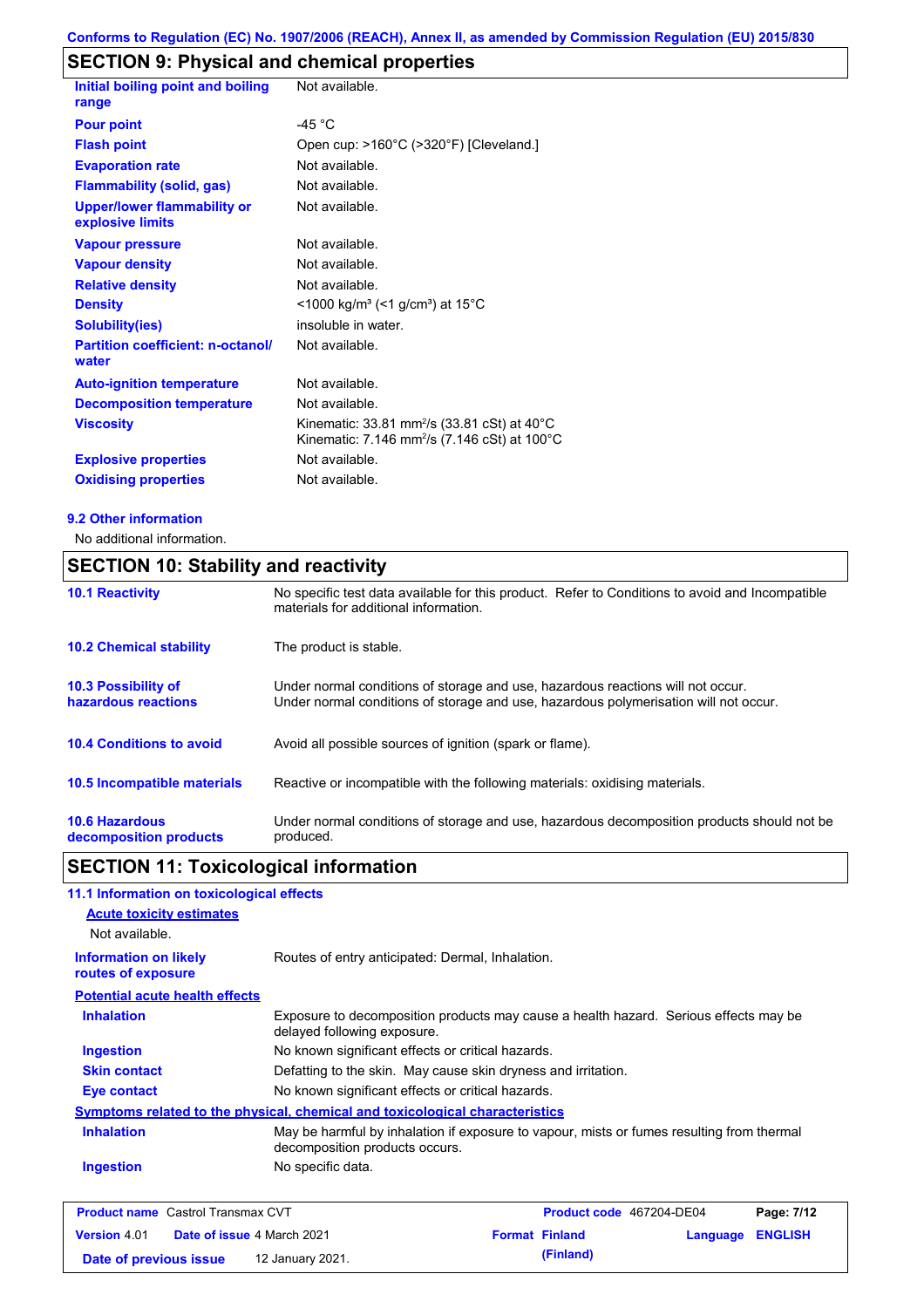### **SECTION 11: Toxicological information**

| <b>Skin contact</b>                     | Adverse symptoms may include the following:<br>irritation<br>dryness<br>cracking                                  |  |  |
|-----------------------------------------|-------------------------------------------------------------------------------------------------------------------|--|--|
| <b>Eye contact</b>                      | No specific data.                                                                                                 |  |  |
|                                         | Delayed and immediate effects as well as chronic effects from short and long-term exposure                        |  |  |
| <b>Inhalation</b>                       | Overexposure to the inhalation of airborne droplets or aerosols may cause irritation of the<br>respiratory tract. |  |  |
| <b>Ingestion</b>                        | Ingestion of large quantities may cause nausea and diarrhoea.                                                     |  |  |
| <b>Skin contact</b>                     | Prolonged or repeated contact can defat the skin and lead to irritation and/or dermatitis.                        |  |  |
| Eye contact                             | Potential risk of transient stinging or redness if accidental eye contact occurs.                                 |  |  |
| <b>Potential chronic health effects</b> |                                                                                                                   |  |  |
| <b>General</b>                          | No known significant effects or critical hazards.                                                                 |  |  |
| <b>Carcinogenicity</b>                  | No known significant effects or critical hazards.                                                                 |  |  |
| <b>Mutagenicity</b>                     | No known significant effects or critical hazards.                                                                 |  |  |
| <b>Developmental effects</b>            | No known significant effects or critical hazards.                                                                 |  |  |
| <b>Fertility effects</b>                | No known significant effects or critical hazards.                                                                 |  |  |
|                                         |                                                                                                                   |  |  |

### **SECTION 12: Ecological information**

**12.1 Toxicity**

**Environmental hazards** Not classified as dangerous

### **12.2 Persistence and degradability**

Not expected to be rapidly degradable.

### **12.3 Bioaccumulative potential**

This product is not expected to bioaccumulate through food chains in the environment.

| <b>12.4 Mobility in soil</b>                            |                                                                      |
|---------------------------------------------------------|----------------------------------------------------------------------|
| <b>Soil/water partition</b><br><b>coefficient (Koc)</b> | Not available.                                                       |
| <b>Mobility</b>                                         | Spillages may penetrate the soil causing ground water contamination. |

#### **12.5 Results of PBT and vPvB assessment**

Product does not meet the criteria for PBT or vPvB according to Regulation (EC) No. 1907/2006, Annex XIII.

#### **12.6 Other adverse effects**

**Other ecological information**

Spills may form a film on water surfaces causing physical damage to organisms. Oxygen transfer could also be impaired.

### **SECTION 13: Disposal considerations**

### **13.1 Waste treatment methods**

**Methods of disposal Product**

Where possible, arrange for product to be recycled. Dispose of via an authorised person/ licensed waste disposal contractor in accordance with local regulations.

**European waste catalogue (EWC) Hazardous waste** Yes.

| Waste code | <b>Waste designation</b>                                        |
|------------|-----------------------------------------------------------------|
| 13 02 05*  | mineral-based non-chlorinated engine, gear and lubricating oils |

However, deviation from the intended use and/or the presence of any potential contaminants may require an alternative waste disposal code to be assigned by the end user.

#### **Packaging**

### **Methods of disposal**

Where possible, arrange for product to be recycled. Dispose of via an authorised person/ licensed waste disposal contractor in accordance with local regulations.

| <b>Product name</b> Castrol Transmax CVT |                                   |                  | Product code 467204-DE04 | Page: 8/12            |                         |  |
|------------------------------------------|-----------------------------------|------------------|--------------------------|-----------------------|-------------------------|--|
| <b>Version 4.01</b>                      | <b>Date of issue 4 March 2021</b> |                  |                          | <b>Format Finland</b> | <b>Language ENGLISH</b> |  |
| Date of previous issue                   |                                   | 12 January 2021. |                          | (Finland)             |                         |  |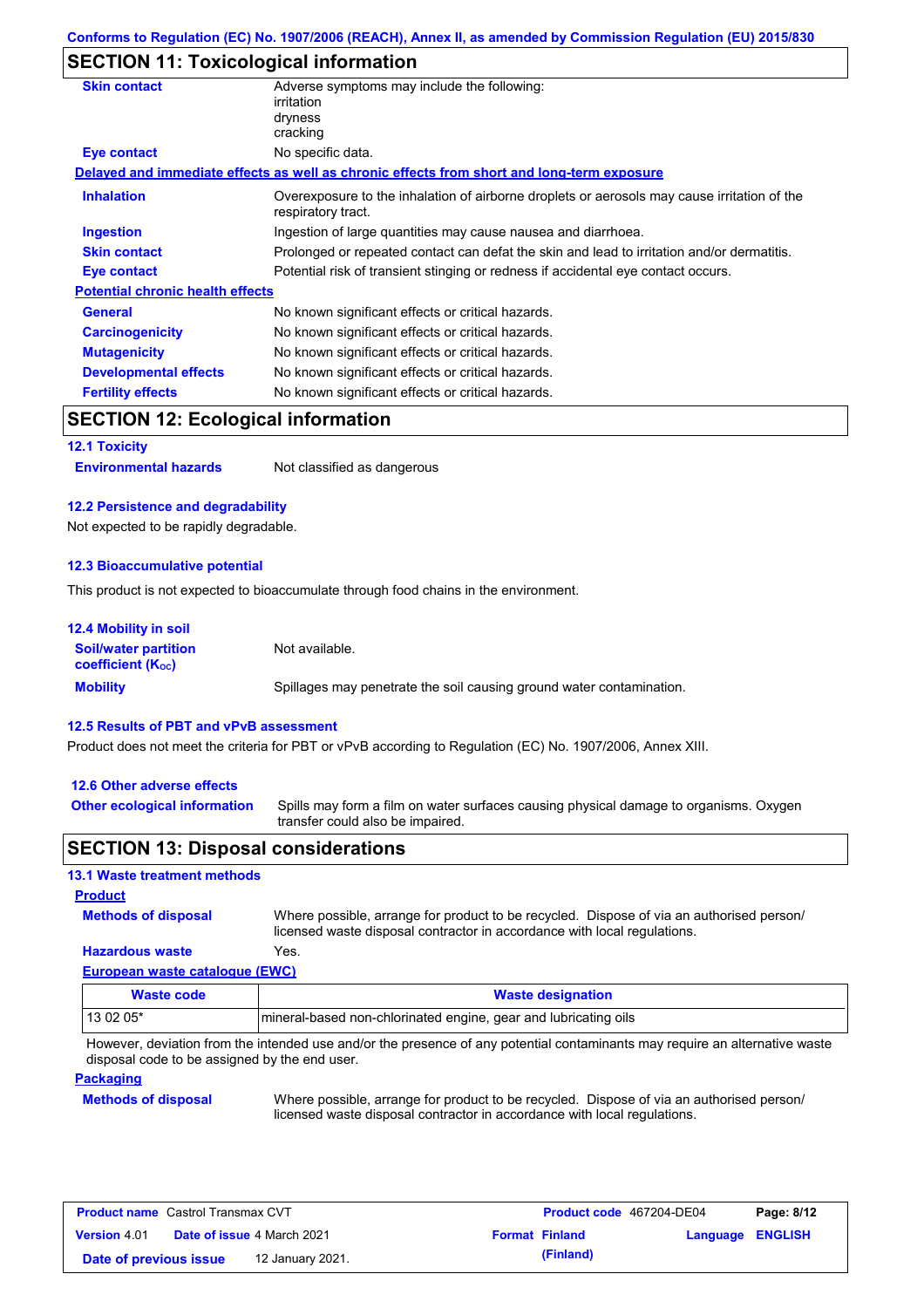# **SECTION 13: Disposal considerations**

**Special precautions** This material and its container must be disposed of in a safe way. Care should be taken when handling emptied containers that have not been cleaned or rinsed out. Empty containers or liners may retain some product residues. Empty containers represent a fire hazard as they may contain flammable product residues and vapour. Never weld, solder or braze empty containers. Avoid dispersal of spilt material and runoff and contact with soil, waterways, drains and sewers. **References** Commission 2014/955/EU Directive 2008/98/EC

### **SECTION 14: Transport information**

|                                                | <b>ADR/RID</b> | <b>ADN</b>     | <b>IMDG</b>    | <b>IATA</b>    |
|------------------------------------------------|----------------|----------------|----------------|----------------|
| 14.1 UN number                                 | Not regulated. | Not regulated. | Not regulated. | Not regulated. |
| 14.2 UN proper<br>shipping name                |                |                |                |                |
| <b>14.3 Transport</b><br>hazard class(es)      |                |                |                |                |
| <b>14.4 Packing</b><br>group                   |                |                |                |                |
| 14.5<br><b>Environmental</b><br><b>hazards</b> | No.            | No.            | No.            | No.            |
| <b>Additional</b><br>information               |                |                |                |                |

**14.6 Special precautions for user** Not available.

**14.7 Transport in bulk according to IMO instruments** Not available.

## **SECTION 15: Regulatory information**

|                                                                                                                                                          | 15.1 Safety, health and environmental regulations/legislation specific for the substance or mixture                            |                                 |               |
|----------------------------------------------------------------------------------------------------------------------------------------------------------|--------------------------------------------------------------------------------------------------------------------------------|---------------------------------|---------------|
| EU Regulation (EC) No. 1907/2006 (REACH)                                                                                                                 |                                                                                                                                |                                 |               |
| Annex XIV - List of substances subject to authorisation                                                                                                  |                                                                                                                                |                                 |               |
| <b>Annex XIV</b>                                                                                                                                         |                                                                                                                                |                                 |               |
| None of the components are listed.                                                                                                                       |                                                                                                                                |                                 |               |
| <b>Substances of very high concern</b>                                                                                                                   |                                                                                                                                |                                 |               |
| None of the components are listed.                                                                                                                       |                                                                                                                                |                                 |               |
| EU Regulation (EC) No. 1907/2006 (REACH)                                                                                                                 |                                                                                                                                |                                 |               |
| <b>Annex XVII - Restrictions</b><br>on the manufacture.<br>placing on the market<br>and use of certain<br>dangerous substances,<br>mixtures and articles | Not applicable.                                                                                                                |                                 |               |
| <b>Other regulations</b>                                                                                                                                 |                                                                                                                                |                                 |               |
| <b>REACH Status</b>                                                                                                                                      | The company, as identified in Section 1, sells this product in the EU in compliance with the<br>current requirements of REACH. |                                 |               |
| <b>United States inventory</b><br>(TSCA 8b)                                                                                                              | All components are active or exempted.                                                                                         |                                 |               |
| <b>Australia inventory (AICS)</b>                                                                                                                        | At least one component is not listed.                                                                                          |                                 |               |
| <b>Canada inventory</b>                                                                                                                                  | At least one component is not listed in DSL but all such components are listed in NDSL.                                        |                                 |               |
| <b>China inventory (IECSC)</b>                                                                                                                           | All components are listed or exempted.                                                                                         |                                 |               |
| <b>Japan inventory (ENCS)</b>                                                                                                                            | At least one component is not listed.                                                                                          |                                 |               |
| <b>Korea inventory (KECI)</b>                                                                                                                            | At least one component is not listed.                                                                                          |                                 |               |
| <b>Product name</b> Castrol Transmay CVT                                                                                                                 |                                                                                                                                | <b>Product code 467204-DE04</b> | $P$ ano: 9/12 |

| <b>Product name</b> Castrol Transmax CVT                 |  |                  | Product code 467204-DE04 |                         | Page: 9/12 |  |
|----------------------------------------------------------|--|------------------|--------------------------|-------------------------|------------|--|
| <b>Date of issue 4 March 2021</b><br><b>Version</b> 4.01 |  |                  | <b>Format Finland</b>    | <b>Language ENGLISH</b> |            |  |
| Date of previous issue                                   |  | 12 January 2021. |                          | (Finland)               |            |  |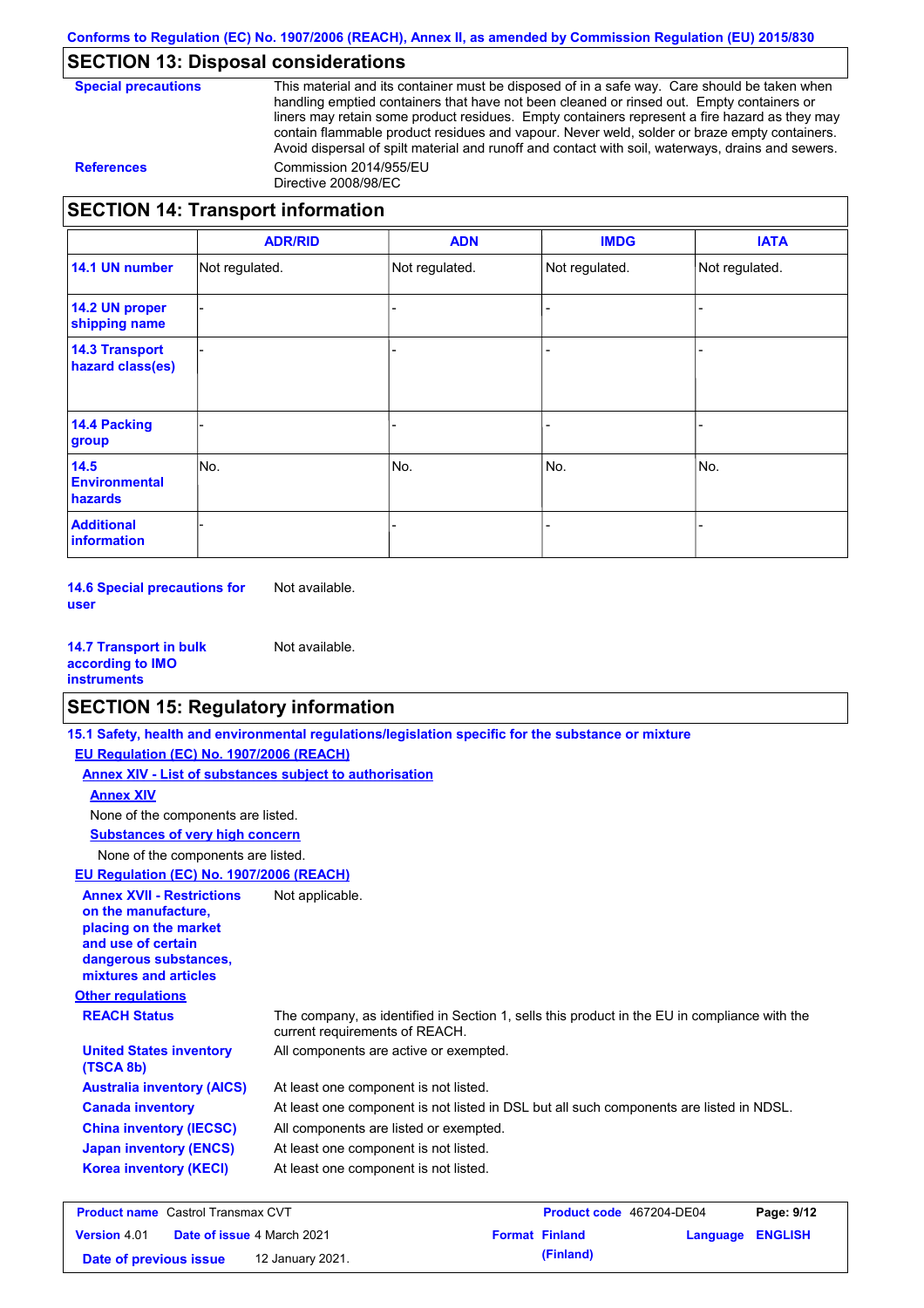# **SECTION 15: Regulatory information**

| <b>Philippines inventory</b><br>(PICCS)                         | All components are listed or exempted. |
|-----------------------------------------------------------------|----------------------------------------|
| <b>Taiwan Chemical</b><br><b>Substances Inventory</b><br>(TCSI) | All components are listed or exempted. |
| Ozone depleting substances (1005/2009/EU)                       |                                        |
|                                                                 |                                        |
| Not listed.                                                     |                                        |
| Prior Informed Consent (PIC) (649/2012/EU)<br>Not listed.       |                                        |
| <b>EU - Water framework directive - Priority substances</b>     |                                        |
| None of the components are listed.                              |                                        |
| <b>Seveso Directive</b>                                         |                                        |
| This product is not controlled under the Seveso Directive.      |                                        |
|                                                                 |                                        |
|                                                                 |                                        |

| <b>15.2 Chemical safety</b> | A Chemical Safety Assessment has been carried out for one or more of the substances within  |
|-----------------------------|---------------------------------------------------------------------------------------------|
| assessment                  | this mixture. A Chemical Safety Assessment has not been carried out for the mixture itself. |

# **SECTION 16: Other information**

| <b>Abbreviations and acronyms</b>        | ADN = European Provisions concerning the International Carriage of Dangerous Goods by<br>Inland Waterway                                                           |
|------------------------------------------|--------------------------------------------------------------------------------------------------------------------------------------------------------------------|
|                                          | ADR = The European Agreement concerning the International Carriage of Dangerous Goods by                                                                           |
|                                          | Road                                                                                                                                                               |
|                                          | ATE = Acute Toxicity Estimate                                                                                                                                      |
|                                          | <b>BCF</b> = Bioconcentration Factor                                                                                                                               |
|                                          | CAS = Chemical Abstracts Service                                                                                                                                   |
|                                          | CLP = Classification, Labelling and Packaging Regulation [Regulation (EC) No. 1272/2008]<br>CSA = Chemical Safety Assessment                                       |
|                                          | CSR = Chemical Safety Report                                                                                                                                       |
|                                          | <b>DMEL = Derived Minimal Effect Level</b>                                                                                                                         |
|                                          | DNEL = Derived No Effect Level                                                                                                                                     |
|                                          | EINECS = European Inventory of Existing Commercial chemical Substances                                                                                             |
|                                          | ES = Exposure Scenario                                                                                                                                             |
|                                          | EUH statement = CLP-specific Hazard statement                                                                                                                      |
|                                          | EWC = European Waste Catalogue                                                                                                                                     |
|                                          | GHS = Globally Harmonized System of Classification and Labelling of Chemicals                                                                                      |
|                                          | IATA = International Air Transport Association                                                                                                                     |
|                                          | IBC = Intermediate Bulk Container                                                                                                                                  |
|                                          | <b>IMDG = International Maritime Dangerous Goods</b>                                                                                                               |
|                                          | LogPow = logarithm of the octanol/water partition coefficient                                                                                                      |
|                                          | MARPOL = International Convention for the Prevention of Pollution From Ships, 1973 as                                                                              |
|                                          | modified by the Protocol of 1978. ("Marpol" = marine pollution)                                                                                                    |
|                                          | OECD = Organisation for Economic Co-operation and Development                                                                                                      |
|                                          | PBT = Persistent, Bioaccumulative and Toxic                                                                                                                        |
|                                          | <b>PNEC = Predicted No Effect Concentration</b>                                                                                                                    |
|                                          | REACH = Registration, Evaluation, Authorisation and Restriction of Chemicals Regulation                                                                            |
|                                          | [Regulation (EC) No. 1907/2006]                                                                                                                                    |
|                                          | RID = The Regulations concerning the International Carriage of Dangerous Goods by Rail                                                                             |
|                                          | <b>RRN = REACH Registration Number</b>                                                                                                                             |
|                                          | SADT = Self-Accelerating Decomposition Temperature                                                                                                                 |
|                                          | SVHC = Substances of Very High Concern                                                                                                                             |
|                                          | STOT-RE = Specific Target Organ Toxicity - Repeated Exposure                                                                                                       |
|                                          | STOT-SE = Specific Target Organ Toxicity - Single Exposure                                                                                                         |
|                                          | TWA = Time weighted average                                                                                                                                        |
|                                          | $UN = United Nations$                                                                                                                                              |
|                                          | UVCB = Complex hydrocarbon substance                                                                                                                               |
|                                          | VOC = Volatile Organic Compound                                                                                                                                    |
|                                          | vPvB = Very Persistent and Very Bioaccumulative                                                                                                                    |
|                                          | Varies = may contain one or more of the following 64741-88-4 / RRN 01-2119488706-23,                                                                               |
|                                          | 64741-89-5 / RRN 01-2119487067-30, 64741-95-3 / RRN 01-2119487081-40, 64741-96-4/ RRN                                                                              |
|                                          | 01-2119483621-38, 64742-01-4 / RRN 01-2119488707-21, 64742-44-5 / RRN                                                                                              |
|                                          | 01-2119985177-24, 64742-45-6, 64742-52-5 / RRN 01-2119467170-45, 64742-53-6 / RRN                                                                                  |
|                                          | 01-2119480375-34, 64742-54-7 / RRN 01-2119484627-25, 64742-55-8 / RRN                                                                                              |
|                                          | 01-2119487077-29, 64742-56-9 / RRN 01-2119480132-48, 64742-57-0 / RRN                                                                                              |
|                                          | 01-2119489287-22, 64742-58-1, 64742-62-7 / RRN 01-2119480472-38, 64742-63-8,<br>64742-65-0 / RRN 01-2119471299-27, 64742-70-7 / RRN 01-2119487080-42, 72623-85-9 / |
| <b>Product name</b> Castrol Transmax CVT | Product code 467204-DE04<br>Page: 10/12                                                                                                                            |

| <b>Product name</b> Castrol Transmax CVT |  |                                   |  | <b>Product code</b> 46/204-DE04 | Page: 10/12      |  |
|------------------------------------------|--|-----------------------------------|--|---------------------------------|------------------|--|
| <b>Version 4.01</b>                      |  | <b>Date of issue 4 March 2021</b> |  | <b>Format Finland</b>           | Language ENGLISH |  |
| Date of previous issue                   |  | 12 January 2021.                  |  | (Finland)                       |                  |  |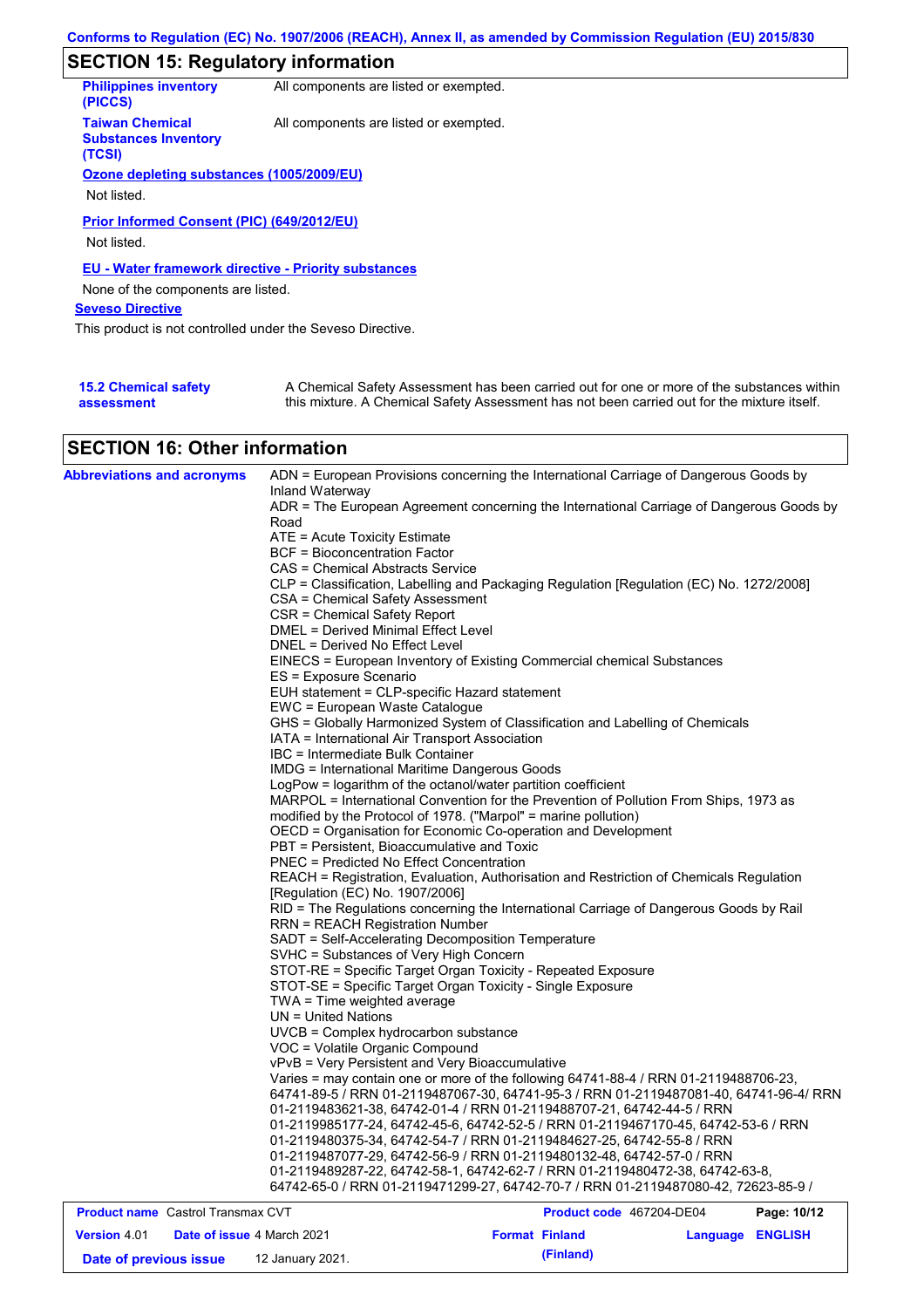# **SECTION 16: Other information**

RRN 01-2119555262-43, 72623-86-0 / RRN 01-2119474878-16, 72623-87-1 / RRN 01-2119474889-13

#### **Procedure used to derive the classification according to Regulation (EC) No. 1272/2008 [CLP/GHS]**

| <b>Classification</b>                                                       |                             | <b>Justification</b> |                                                                                         |
|-----------------------------------------------------------------------------|-----------------------------|----------------------|-----------------------------------------------------------------------------------------|
| Not classified.                                                             |                             |                      |                                                                                         |
| <b>Full text of abbreviated H</b><br><b>statements</b>                      | H <sub>304</sub><br>H319    |                      | May be fatal if swallowed and enters airways.<br>Causes serious eye irritation.         |
| <b>Full text of classifications</b><br>[CLP/GHS]                            | Asp. Tox. 1<br>Eye Irrit. 2 |                      | <b>ASPIRATION HAZARD - Category 1</b><br>SERIOUS EYE DAMAGE/EYE IRRITATION - Category 2 |
| <b>History</b>                                                              |                             |                      |                                                                                         |
| Date of issue/Date of<br>revision                                           | 04/03/2021.                 |                      |                                                                                         |
| Date of previous issue                                                      | 12/01/2021.                 |                      |                                                                                         |
| <b>Prepared by</b>                                                          | <b>Product Stewardship</b>  |                      |                                                                                         |
| Viladianten lafamanten tien han eisenen difuen annibereitetelt familien der |                             |                      |                                                                                         |

**Indicates information that has changed from previously issued version.**

#### **Notice to reader**

All reasonably practicable steps have been taken to ensure this data sheet and the health, safety and environmental information contained in it is accurate as of the date specified below. No warranty or representation, express or implied is made as to the accuracy or completeness of the data and information in this data sheet.

The data and advice given apply when the product is sold for the stated application or applications. You should not use the product other than for the stated application or applications without seeking advice from BP Group.

It is the user's obligation to evaluate and use this product safely and to comply with all applicable laws and regulations. The BP Group shall not be responsible for any damage or injury resulting from use, other than the stated product use of the material, from any failure to adhere to recommendations, or from any hazards inherent in the nature of the material. Purchasers of the product for supply to a third party for use at work, have a duty to take all necessary steps to ensure that any person handling or using the product is provided with the information in this sheet. Employers have a duty to tell employees and others who may be affected of any hazards described in this sheet and of any precautions that should be taken. You can contact the BP Group to ensure that this document is the most current available. Alteration of this document is strictly prohibited.

| <b>Product name</b> Castrol Transmax CVT |                                   |                  |  | <b>Product code</b> 467204-DE04 | Page: 11/12             |  |
|------------------------------------------|-----------------------------------|------------------|--|---------------------------------|-------------------------|--|
| <b>Version 4.01</b>                      | <b>Date of issue 4 March 2021</b> |                  |  | <b>Format Finland</b>           | <b>Language ENGLISH</b> |  |
| Date of previous issue                   |                                   | 12 January 2021. |  | (Finland)                       |                         |  |